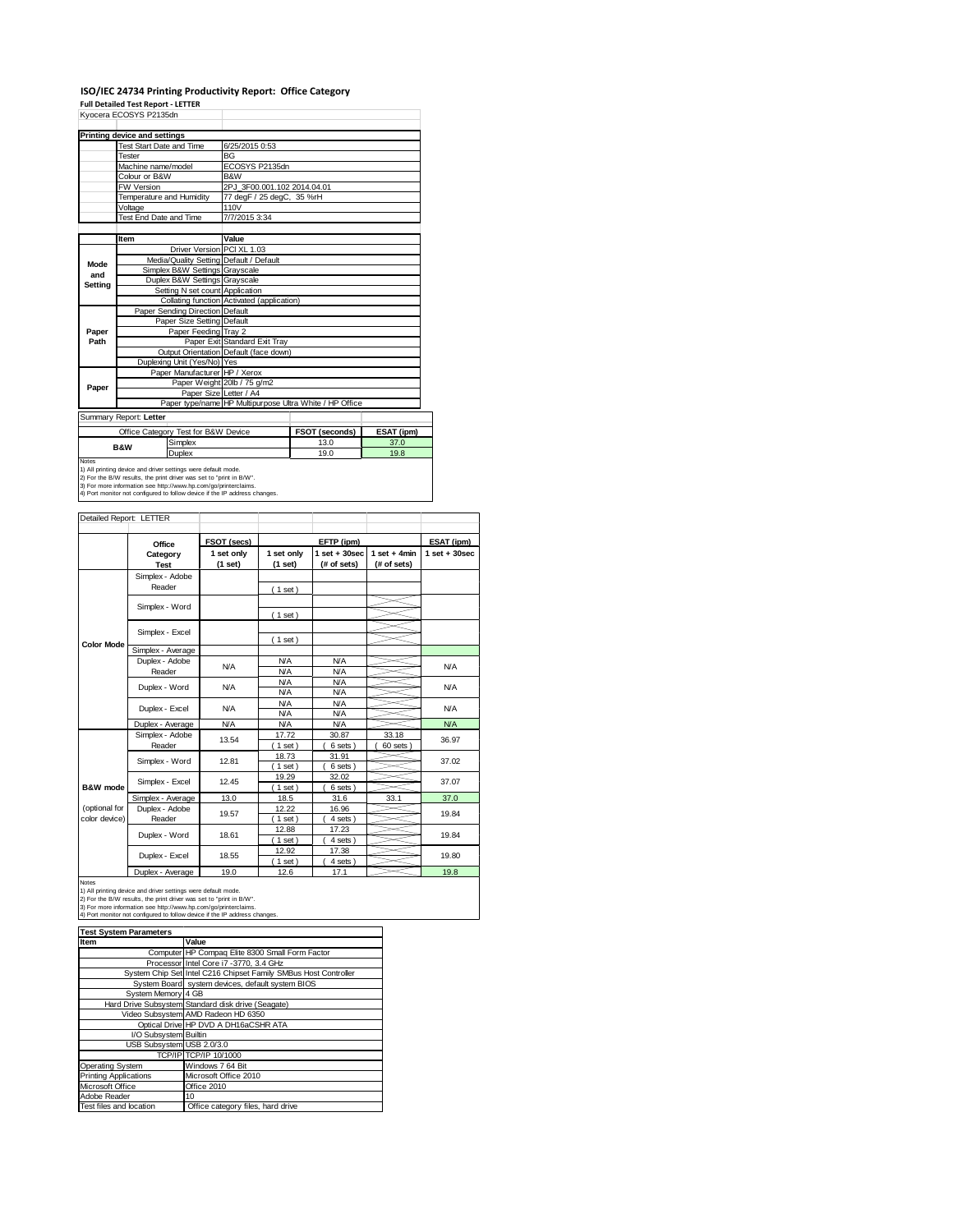# **ISO/IEC 24734 Printing Productivity Report: Office Category Full Detailed Test Report ‐ A4** Kyocera ECOSYS P2135dn

|                                                                               | NYULEIA EUUJTO FZTJUUII       |                                     |                                                         |                |            |  |
|-------------------------------------------------------------------------------|-------------------------------|-------------------------------------|---------------------------------------------------------|----------------|------------|--|
|                                                                               | Printing device and settings  |                                     |                                                         |                |            |  |
|                                                                               | Test Start Date and Time      |                                     | 6/25/2015 0:53                                          |                |            |  |
|                                                                               | Tester                        |                                     | <b>BG</b>                                               |                |            |  |
|                                                                               | Machine name/model            |                                     | ECOSYS P2135dn                                          |                |            |  |
|                                                                               | Colour or B&W                 |                                     | B&W                                                     |                |            |  |
|                                                                               | <b>FW Version</b>             |                                     | 2PJ 3F00.001.102 2014.04.01                             |                |            |  |
|                                                                               |                               | Temperature and Humidity            | 77 degF / 25 degC, 35 %rH                               |                |            |  |
|                                                                               | Voltage                       |                                     | 110V                                                    |                |            |  |
|                                                                               | <b>Test End Date and Time</b> |                                     | 7/7/2015 3:34                                           |                |            |  |
|                                                                               |                               |                                     |                                                         |                |            |  |
|                                                                               | Item                          |                                     | Value                                                   |                |            |  |
|                                                                               |                               | Driver Version PCI XL 1.03          |                                                         |                |            |  |
| Mode                                                                          |                               |                                     | Media/Quality Setting Default / Default                 |                |            |  |
| and                                                                           |                               | Simplex B&W Settings Grayscale      |                                                         |                |            |  |
| Setting                                                                       |                               | Duplex B&W Settings Grayscale       |                                                         |                |            |  |
|                                                                               |                               | Setting N set count Application     |                                                         |                |            |  |
|                                                                               |                               |                                     | Collating function Activated (application)              |                |            |  |
|                                                                               |                               | Paper Sending Direction Default     |                                                         |                |            |  |
|                                                                               |                               | Paper Size Setting Default          |                                                         |                |            |  |
| Paper                                                                         |                               | Paper Feeding Tray 2                |                                                         |                |            |  |
| Path                                                                          |                               |                                     | Paper Exit Standard Exit Tray                           |                |            |  |
|                                                                               |                               |                                     | Output Orientation Default (face down)                  |                |            |  |
|                                                                               |                               | Duplexing Unit (Yes/No) Yes         |                                                         |                |            |  |
|                                                                               |                               | Paper Manufacturer HP / Xerox       |                                                         |                |            |  |
| Paper                                                                         |                               |                                     | Paper Weight 20lb / 75 g/m2                             |                |            |  |
|                                                                               |                               | Paper Size Letter / A4              |                                                         |                |            |  |
|                                                                               |                               |                                     | Paper type/name HP Multipurpose Ultra White / HP Office |                |            |  |
|                                                                               | Summary Report: A4            |                                     |                                                         |                |            |  |
|                                                                               |                               | Office Category Test for B&W Device |                                                         | FSOT (seconds) | ESAT (ipm) |  |
|                                                                               |                               | Simplex                             |                                                         | 13.7           | 34.9       |  |
|                                                                               | <b>B&amp;W</b>                | <b>Duplex</b>                       |                                                         | 20.3           | 19.3       |  |
| <b>Notes</b><br>1) All printing device and driver settings were default mode. |                               |                                     |                                                         |                |            |  |

1) All printing device and driver settings were default mode.<br>2) For the B/W results, the print driver was set to "print in B/W".<br>3) For more information see http://www.hp.com/go/printerclaims.<br>4) Port monitor not configur

|                     | ∩ffice | FSOT (secs) |  |
|---------------------|--------|-------------|--|
|                     |        |             |  |
| Detailed Report: A4 |        |             |  |

|                                                                                                                                                                                                                                                                                                | Office            | FSOT (secs)<br>EFTP (ipm) |            | ESAT (ipm)        |                |                   |
|------------------------------------------------------------------------------------------------------------------------------------------------------------------------------------------------------------------------------------------------------------------------------------------------|-------------------|---------------------------|------------|-------------------|----------------|-------------------|
|                                                                                                                                                                                                                                                                                                | Category          | 1 set only                | 1 set only | $1$ set $+30$ sec | $1$ set + 4min | $1$ set $+30$ sec |
|                                                                                                                                                                                                                                                                                                | <b>Test</b>       | (1 set)                   | $(1$ set)  | (# of sets)       | (# of sets)    |                   |
|                                                                                                                                                                                                                                                                                                | Simplex - Adobe   |                           |            |                   |                |                   |
|                                                                                                                                                                                                                                                                                                | Reader            |                           | (1 set)    |                   |                |                   |
|                                                                                                                                                                                                                                                                                                |                   |                           |            |                   |                |                   |
|                                                                                                                                                                                                                                                                                                | Simplex - Word    |                           |            |                   |                |                   |
|                                                                                                                                                                                                                                                                                                |                   |                           | (1 set)    |                   |                |                   |
| Colour                                                                                                                                                                                                                                                                                         | Simplex - Excel   |                           |            |                   |                |                   |
| Mode                                                                                                                                                                                                                                                                                           |                   |                           | (1 set)    |                   |                |                   |
|                                                                                                                                                                                                                                                                                                | Simplex - Average |                           |            |                   |                |                   |
|                                                                                                                                                                                                                                                                                                | Duplex - Adobe    | N/A                       | <b>N/A</b> | <b>N/A</b>        |                | <b>N/A</b>        |
|                                                                                                                                                                                                                                                                                                | Reader            |                           | <b>N/A</b> | <b>N/A</b>        |                |                   |
|                                                                                                                                                                                                                                                                                                |                   | N/A                       | <b>N/A</b> | <b>N/A</b>        |                | <b>N/A</b>        |
|                                                                                                                                                                                                                                                                                                | Duplex - Word     |                           | <b>N/A</b> | <b>N/A</b>        |                |                   |
|                                                                                                                                                                                                                                                                                                | Duplex - Excel    | N/A                       | <b>N/A</b> | <b>N/A</b>        |                | <b>N/A</b>        |
|                                                                                                                                                                                                                                                                                                |                   |                           | <b>N/A</b> | <b>N/A</b>        |                |                   |
|                                                                                                                                                                                                                                                                                                | Duplex - Average  | <b>N/A</b>                | <b>N/A</b> | <b>N/A</b>        |                | <b>N/A</b>        |
|                                                                                                                                                                                                                                                                                                | Simplex - Adobe   |                           | 16.66      | 29.49             | 30.95          | 35.04             |
|                                                                                                                                                                                                                                                                                                | Reader            | 14.41                     | 1 set)     | 6 sets)           | 38 sets        |                   |
|                                                                                                                                                                                                                                                                                                | Simplex - Word    | 13.12                     | 18.29      | 29.98             |                | 34.72             |
|                                                                                                                                                                                                                                                                                                |                   |                           | (1 set)    | 6 sets)           |                |                   |
|                                                                                                                                                                                                                                                                                                | Simplex - Excel   | 13.31                     | 18.02      | 30.04             |                | 35.00             |
| B&W mode                                                                                                                                                                                                                                                                                       |                   |                           | $1$ set)   | 6 sets)           |                |                   |
|                                                                                                                                                                                                                                                                                                | Simplex - Average | 13.7                      | 17.6       | 29.8              | 30.9           | 34.9              |
| (optional for                                                                                                                                                                                                                                                                                  | Duplex - Adobe    | 22.04                     | 10.88      | 17.60             |                | 19.30             |
| color device)                                                                                                                                                                                                                                                                                  | Reader            |                           | $1$ set)   | 7 sets)           |                |                   |
|                                                                                                                                                                                                                                                                                                | Duplex - Word     | 19.04                     | 12.60      | 16.94             |                | 19.34             |
|                                                                                                                                                                                                                                                                                                |                   |                           | $1$ set)   | 4 sets)           |                |                   |
|                                                                                                                                                                                                                                                                                                | Duplex - Excel    | 19.54                     | 12.26      | 16.86             |                | 19.32             |
|                                                                                                                                                                                                                                                                                                |                   |                           | $1$ set)   | 4 sets            |                |                   |
|                                                                                                                                                                                                                                                                                                | Duplex - Average  | 20.3                      | 11.9       | 17.1              |                | 19.3              |
| Notes<br>1) All printing device and driver settings were default mode.<br>2) For the B/W results, the print driver was set to "print in B/W".<br>3) For more information see http://www.hp.com/go/printerclaims.<br>4) Port monitor not configured to follow device if the IP address changes. |                   |                           |            |                   |                |                   |

| <b>Test System Parameters</b> |                                                                 |
|-------------------------------|-----------------------------------------------------------------|
| Item                          | Value                                                           |
|                               | Computer HP Compaq Elite 8300 Small Form Factor                 |
|                               | Processor Intel Core i7 -3770, 3.4 GHz                          |
|                               | System Chip Set Intel C216 Chipset Family SMBus Host Controller |
|                               | System Board system devices, default system BIOS                |
| System Memory 4 GB            |                                                                 |
|                               | Hard Drive Subsystem Standard disk drive (Seagate)              |
|                               | Video Subsystem AMD Radeon HD 6350                              |
|                               | Optical Drive HP DVD A DH16aCSHR ATA                            |
| I/O Subsystem Builtin         |                                                                 |
| USB Subsystem USB 2.0/3.0     |                                                                 |
|                               | TCP/IP TCP/IP 10/1000                                           |
| Operating System              | Windows 7 64 Bit                                                |
| <b>Printing Applications</b>  | Microsoft Office 2010                                           |
| Microsoft Office              | Office 2010                                                     |
| Adobe Reader                  | 10                                                              |
| Test files and location       | Office category files, hard drive                               |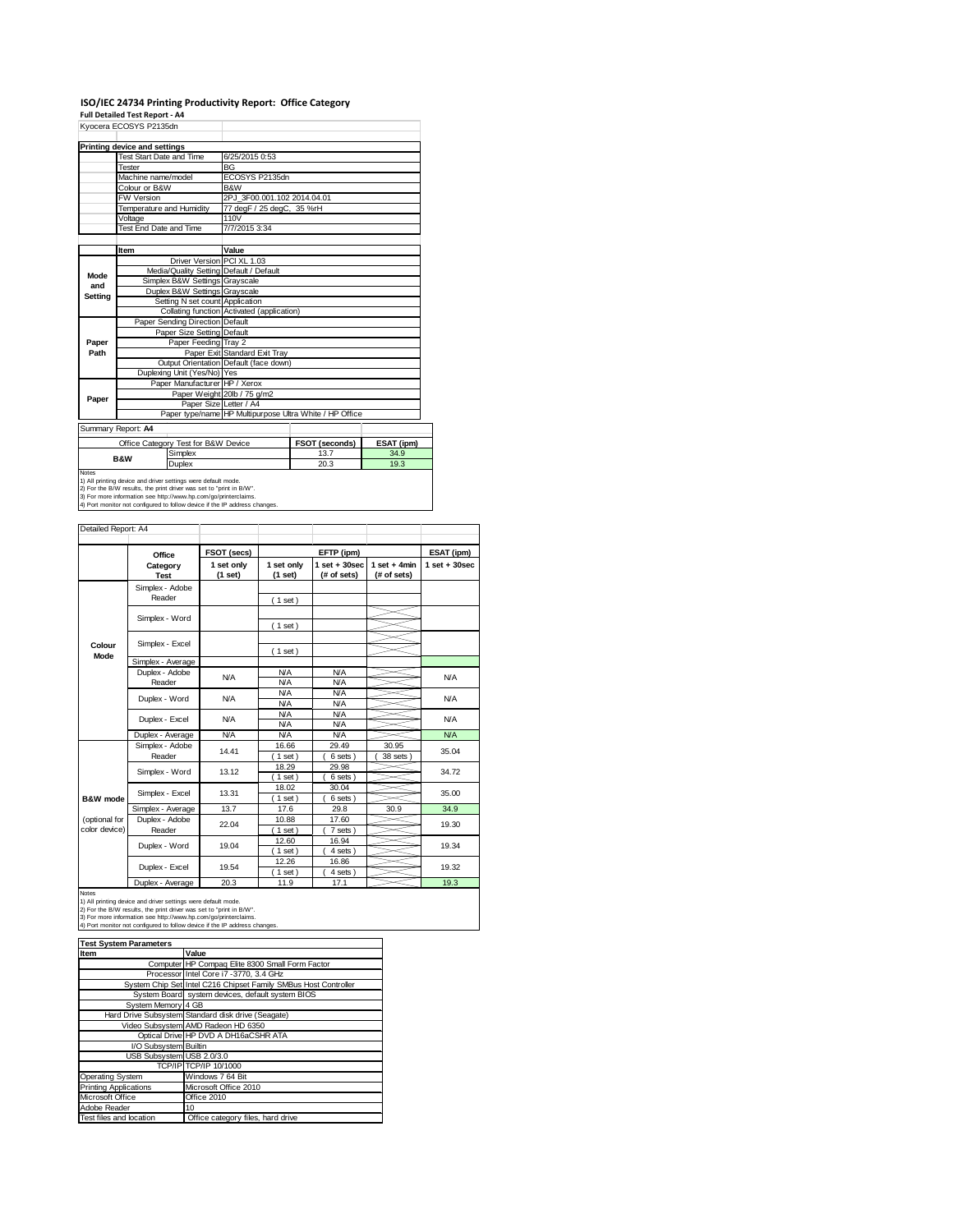### **ISO/IEC 17629 First Print Out Time Report: Office Category**

**Full Detailed Test Report ‐ LETTER**

| Kyocera ECOSYS P2135dn |                              |                                |
|------------------------|------------------------------|--------------------------------|
|                        | Printing device and settings |                                |
|                        | Test Start Date and Time     | 6/25/2015 0:53                 |
|                        | Tester                       | BG                             |
|                        | Machine name/model           | ECOSYS P2135dn                 |
|                        | Colour or B&W                | B&W                            |
|                        | FW Version                   | 2PJ 3F00.001.102 2014.04.01    |
|                        | Configuration (options)      | Default                        |
|                        | Controller                   | <b>NA</b>                      |
|                        | Printing device page count   | Not Specified                  |
|                        | Printing supplies page count | Not Specified                  |
|                        | Temperature and Humidity     | 78 degF / 26 degC, 33 %rH      |
|                        | Voltage                      | 110V                           |
|                        | Test End Date and Time       | 7/7/2015 2:44                  |
|                        |                              |                                |
|                        | Item                         | Value                          |
| Mode                   | PDL and driver version       | PCI XL 1.03                    |
| and                    | Print Quality mode           | default                        |
| Setting                | <b>B&amp;W</b> settings      | default                        |
|                        | Paper feed orientation       | Short Edge                     |
| Paper                  | Paper type setting           | default                        |
|                        | Paper feeding                | Standard cassette              |
|                        | Paper exit                   | Standard exit tray             |
| Paper Path             | Output orientation           | default (face up or face down) |

**ISO First Page Out Time Summary Report: Office Category**

| Summary Report: Letter |         |                                  |
|------------------------|---------|----------------------------------|
|                        |         | <b>FPOT from Ready (seconds)</b> |
| <b>B&amp;W</b>         | Simplex | 8.94                             |
|                        | Duplex  | 13.78                            |
| Notes                  |         |                                  |

Notes<br>1) All printing device and driver settings were default mode.<br>2) For the B/W results, the print driver was set to "print in B/W".<br>3) For more information see http://www.hp.com/go/printerclaims.<br>4) Port monitor not co

|                                | ISO First Page Out Time Report: Office Category                                                                                                                                                                                                                                                                                                       |                   |                    |                              |                      |                   |
|--------------------------------|-------------------------------------------------------------------------------------------------------------------------------------------------------------------------------------------------------------------------------------------------------------------------------------------------------------------------------------------------------|-------------------|--------------------|------------------------------|----------------------|-------------------|
|                                |                                                                                                                                                                                                                                                                                                                                                       |                   |                    |                              |                      |                   |
| <b>Detailed Report: LETTER</b> |                                                                                                                                                                                                                                                                                                                                                       |                   |                    |                              |                      |                   |
|                                |                                                                                                                                                                                                                                                                                                                                                       | Word<br>(seconds) | Excel<br>(seconds) | Adobe<br>Reader<br>(seconds) | Average<br>(seconds) | <b>Delay Time</b> |
|                                | FPOT from Ready - Simplex                                                                                                                                                                                                                                                                                                                             |                   |                    |                              |                      |                   |
|                                | FPOT from Ready - Duplex                                                                                                                                                                                                                                                                                                                              |                   |                    |                              |                      |                   |
| <b>Color Mode</b>              | FPOT from Sleep - Simplex                                                                                                                                                                                                                                                                                                                             |                   |                    |                              |                      |                   |
|                                | Recovery Time                                                                                                                                                                                                                                                                                                                                         |                   |                    |                              |                      |                   |
|                                | FPOT from Off - Simplex                                                                                                                                                                                                                                                                                                                               |                   |                    |                              |                      |                   |
|                                | Warm-up Time                                                                                                                                                                                                                                                                                                                                          |                   |                    |                              |                      |                   |
|                                | FPOT from Ready - Simplex                                                                                                                                                                                                                                                                                                                             | 8.28              | 8.83               | 9.69                         | 8.94                 | 48 Seconds        |
|                                | FPOT from Ready - Duplex                                                                                                                                                                                                                                                                                                                              | 13.34             | 13.58              | 14.39                        | 13.78                | 48 Seconds        |
| <b>B&amp;W Mode</b>            | FPOT from Sleep - Simplex                                                                                                                                                                                                                                                                                                                             |                   |                    | 32.11                        |                      | 61 Minutes        |
|                                | Recovery Time                                                                                                                                                                                                                                                                                                                                         |                   |                    | 22.4                         |                      |                   |
|                                | FPOT from Off - Simplex                                                                                                                                                                                                                                                                                                                               |                   |                    | 97.74                        |                      |                   |
|                                | Warm-up Time                                                                                                                                                                                                                                                                                                                                          |                   |                    | 88.05                        |                      |                   |
| Notes                          | 1) All printing device and driver settings were default mode.<br>2) For the B/W results, the print driver was set to "print in B/W".<br>3) For more information see http://www.hp.com/go/printerclaims.<br>4) Port monitor not configured to follow device if the IP address changes.<br>5) Page counts were collected after completion of the tests. |                   |                    |                              |                      |                   |

|                                         | <b>Test System Parameters</b> |                                                       |  |
|-----------------------------------------|-------------------------------|-------------------------------------------------------|--|
|                                         | Item                          | Value                                                 |  |
|                                         | Computer                      | HP Compaq Elite 8300 Small Form Factor                |  |
|                                         | Processor                     | Intel Core i7 -3770, 3.4 GHz                          |  |
|                                         | System Chip Set               | Intel C216 Chipset Family SMBus Host Controller       |  |
|                                         | <b>System Board</b>           | system devices, default system BIOS                   |  |
| <b>Test</b>                             | <b>System Memory</b>          | 4 GB                                                  |  |
| System                                  | Hard Drive Subsystem          | Standard disk drive (Seagate)                         |  |
|                                         | Video Subsystem               | AMD Radeon HD 6350                                    |  |
|                                         | Optical Drive                 | HP DVD A DH16aCSHR ATA                                |  |
|                                         | I/O Subsystem                 | Builtin                                               |  |
|                                         | <b>USB Subsystem</b>          | USB 2.0/3.0                                           |  |
| Printina<br><b>Device</b><br>Connection | TCP/IP                        | 10/1000                                               |  |
|                                         | <b>Operating System</b>       | Windows 7 Business/Ultimate, 64 bit, Build 7601, SP 1 |  |
| Software                                | <b>Printing Applications</b>  | Microsoft Office 2010 SP2                             |  |
|                                         |                               | Adobe Reader 10.1.4                                   |  |
|                                         | <b>Print Driver</b>           | PCI XL 1.03                                           |  |